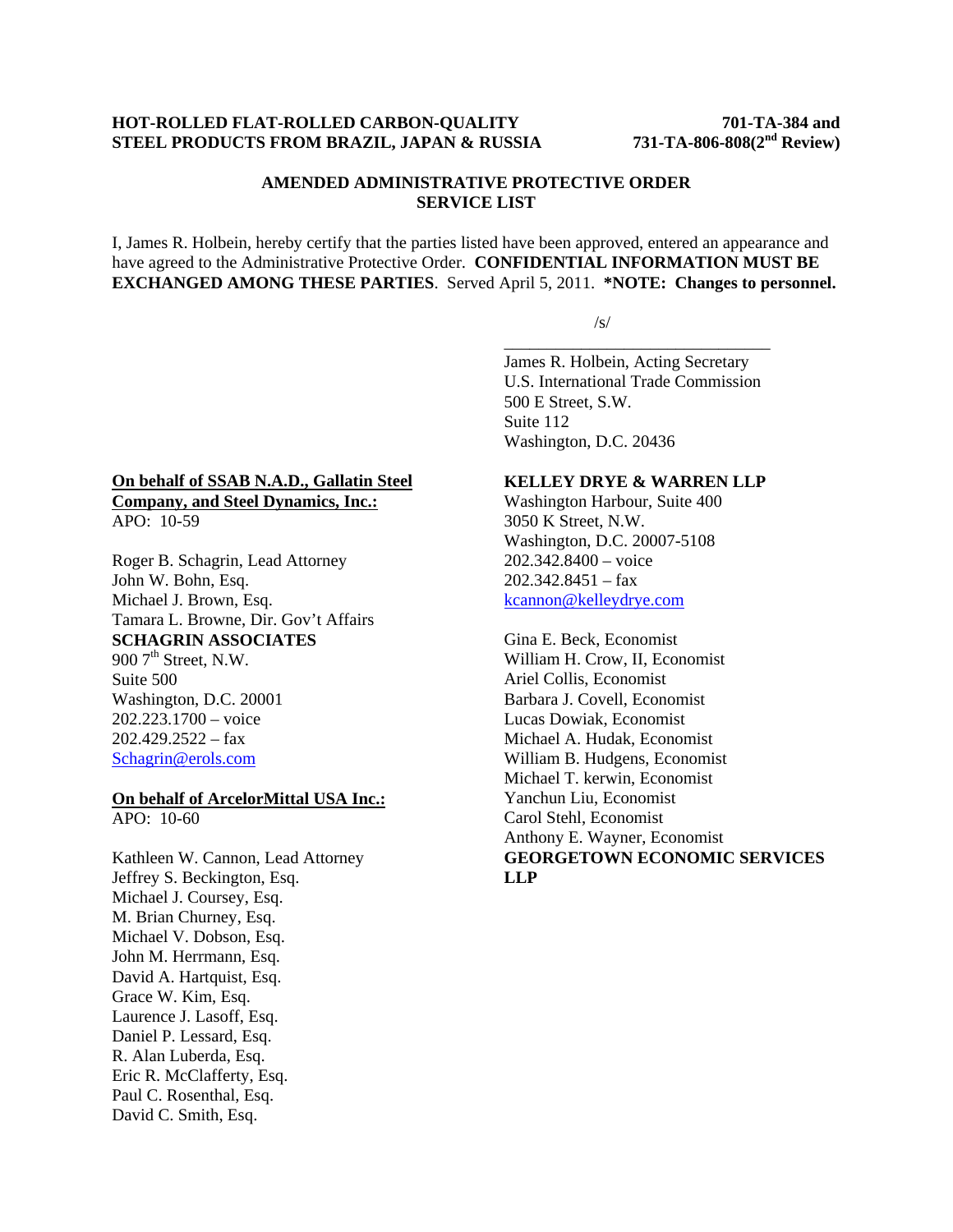### **HOT ROLLED FLAT ROLLED STEEL 701-TA-384 and 731-TA-806-808(2nd Rev) ADMINISTRATIVE PROTECTIVE ORDER SERVICE LIST**

#### **On behalf of United States Steel Corporation:** APO: 10-62

James C. Hecht, Lead Attorney Robert E. Lighthizer, Esq. Jeffrey D. Gerrish, Esq. Stephen P. Vaughn, Esq. Ellen J. Schneider, Esq. Stephen J. Narkin, Esq. Nathaniel B. Bolin, Esq. Soo-Mi Rhee, Esq. Jared R. Wessel, Esq. Luke A. Meisner, Esq. Ying Lin, Esq. John T. Hryhorchuk, Esq. Pamela A. Marcus, Mgr. Int'l Trade Floyd M. McGraw, Accountant David J. Albright, Economist Stan T. Bowen, Accountant **SKADDEN ARPS SLATE MEAGHER & FLOM LLP** 

1440 New York Avenue, N.W. Washington, D.C. 20005-2111 202.371.7000 – voice  $202.393.5760 - fax$ Internationaltrade@skadden.com

Seth Kaplan, Principal Benjamin Sacks, Principal Daniel Gaynor, Senior Consultant Pallavi Seth, Associate Abhinab Basnyat, Senior Research Assoc. Benjamin Reddy, Research Analyst Adam Winegar, Research Analyst Alexander Luttmann, Research Analyst Aneliya Valkova, Research Analyst \*Kin Yan Chew, Research Analyst **THE BRATTLE GROUP** 

## **On behalf of Usinas Siderurgicas de Minas Gerais (Usiminas) and subsidiary Companhia Siderurgica Paulista (Cosipa):** APO: 10-63

Christopher Dunn, Lead Attorney James P. Durling, Esq. Matthew P. McCullough, Esq.

Ross Bidlingmaier, Esq. Anya Naschak, Trade Advisor Michael Ferrier, Trade Advisor **WINSTON & STRAWN LLP** 1700 K Street, N.W. Washington, D.C. 20006-3817 202.282.5000 – voice  $202.282.5100 - fax$ cdunn@winston.com

Thomas Prusa, Professor RUTGERS UNIVERSITY

#### **On behalf of Beta Steel and Severstal Dearborn:** APO: 10-64

Peter Koenig, Lead Attorney **SQUIRE SANDERS & DEMPSEY LLP** 1201 Pennsylvania Avenue, N.W. Suite 500 Washington, D.C. 20004 202.626.6600 – voice  $202.626.6780 -$ fax pkoenig@ssd.com

## **On behalf of JFE Steel Corp., Kobe Steel, Ltd., Nippon Steel Corporation, Nisshin Steel Co., Ltd., and Sumitomo Metal Industries, Ltd.:** APO: 10-65

J. Christopher Wood, Lead Attorney Daniel J. Plaine, Esq. Donald Harrison, Esq. Richard Gabbert, Esq. Andrea F. Farr, Esq. Zia C. Oatley, Esq. Kelly Ann Shaw, Esq. **GIBSON DUNN & CRUTCHER LLP** 1050 Connecticut Avenue, N.W. Washington, D.C. 20036-5306 202.955.8500 – voice  $202.530.9554 - fax$ cwood@gibsondunn.com